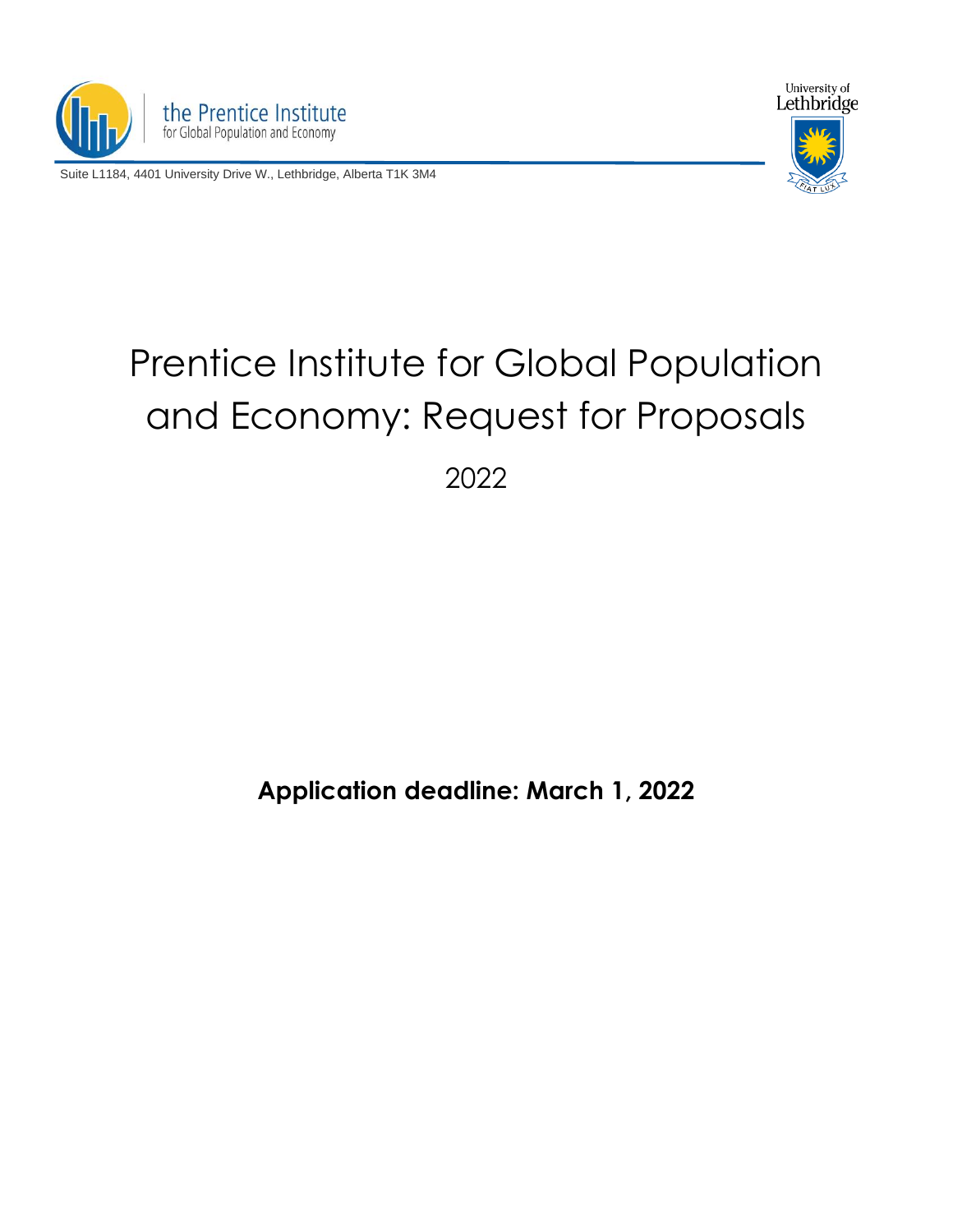# **Table of Contents**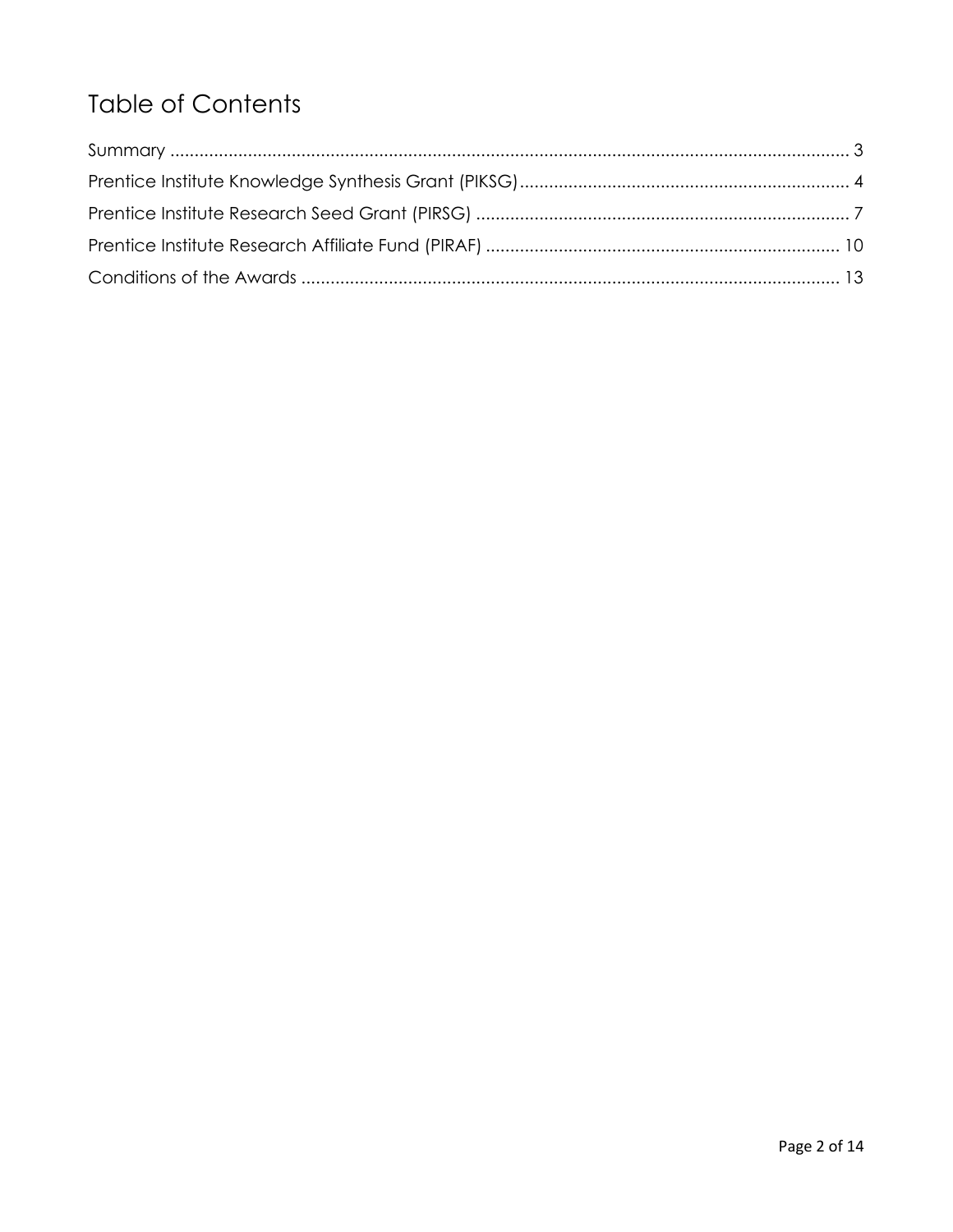### **Summary**

The Prentice Institute for Global Population and Economy is announcing a second release of four different funding streams with the broader goals of: (1) conducting research on the changing human populations and the potential impacts on social, environmental, and economic issues; (2) seeking to understand long-term changes in human and economic environments, within an historical context, with particular attention to the role human actions play in influencing these outcomes; and (3) communicating Institute and Affiliate work to stimulate further research and to enable individuals, governments, and corporations to make better-informed decisions.

Those funding streams are:

- The Prentice Institute Knowledge Synthesis Grant (up to \$10,000);
- The Prentice Institute Research Seed Grant, (up to \$8,500);
- The Prentice Institute Research Affiliate Fund, (up to \$20,000); and

Funding is available to support multiple grants in each stream, but applicants cannot hold more than one grant from any stream simultaneously.



## **Eligibility**

Eligibility for these funding opportunities is limited to University of Lethbridge-based Affiliates of the Prentice Institute for Global Population and Economy. Funding for "bench" science, travel, events, hosting or visiting scholars is not usually considered eligible.

## **Application and Deadline**

Applicants should complete the proposal, with attachments, as a singlespaced, 12pt font document, and send in PDF format to [prentice@uleth.ca](mailto:prentice@uleth.ca). Please include the appropriate acronym for the funding stream you are applying for in the subject line. For questions about the application process, or to discuss the

potential fit and alignment of the proposal with the mandate and operations of the Institute with the Director, please contact the Institute at prentice@uleth.ca or (403)-380-1814.

**Applications are due no later than 5pm, March 1, 2022.**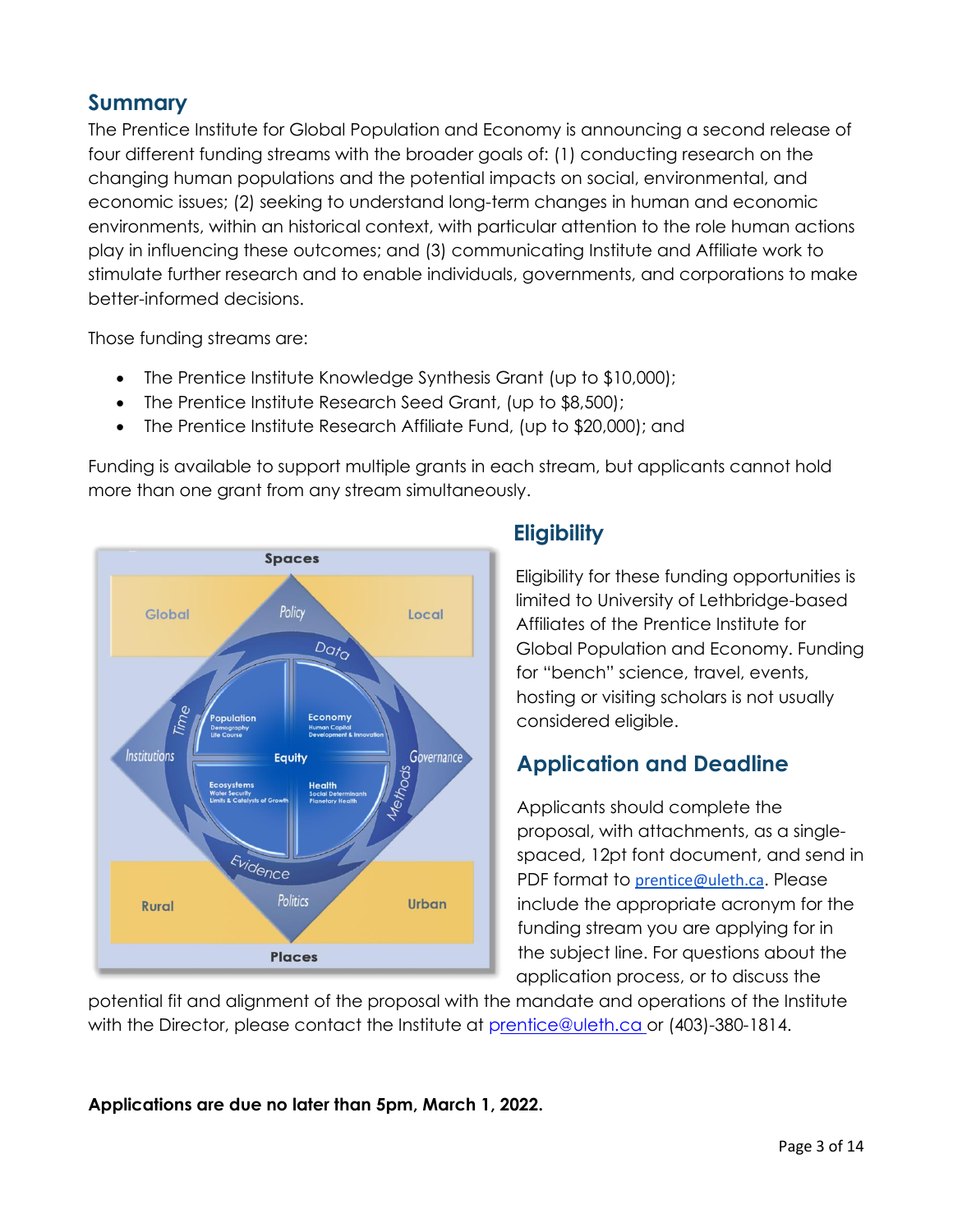## **Prentice Institute Knowledge Synthesis Grant (PIKSG)**

#### **1. Description & Objectives**

This funding stream will support a small number of very targeted projects using knowledge synthesis methodologies (meta-analyses, systematic reviews, scoping reviews, etc.) to: (a) assess the current state of knowledge; (b) identify gaps, bias or opportunities; (c) identify key or consistent results, methods or practices; and (d) inform new research activities. The grants are limited to the synthesis of subjects that are aligned with the research priorities of the Institute and may be considered a pathway to future applications to comparable programs (e.g., the SSHRC KS grants). Primary research (including data collection) and/or travel (other than a modest amount (15%) for knowledge mobilization) will NOT be supported from this fund.

Priority will be given to projects that integrate equity considerations (social, economic, health or environmental) within the themes identified above.

The maximum amount per grant is **\$10,000 over one year.**

#### **2. Eligibility**

Research Affiliates of the Prentice Institute with an academic appointment at the University of Lethbridge are eligible to apply as project leads. Additional members of the research team are not required to be Prentice Affiliates.

#### **3. How to Apply**

To apply, the nominated principal applicant will send a completed application in a single PDF to [prentice@uleth.ca](mailto:prentice@uleth.ca) by March 1, 2022. A complete application will include 5 components (5 pages excluding budget justification):

#### **1. Statement of intent: (50%):**

#### *Background*

- Critically assess the state of knowledge of the theme, project, or research under consideration from a variety of sources, as appropriate.
- Describe the rationale for the review in the context of what is already known.
- Provide an explicit statement of the question(s) the review will address.

#### *Methodology*

- Name and justify the method(s) of knowledge synthesis that will be used (e.g., scoping review, systematic review with or without meta-analysis). and whether the review will be registered with an appropriate body before it begins (e.g., PROSPERO).
- Describe the eligibility criteria for the review (e.g., what study designs, populations, outcomes, etc. will be eligible for inclusion in the review).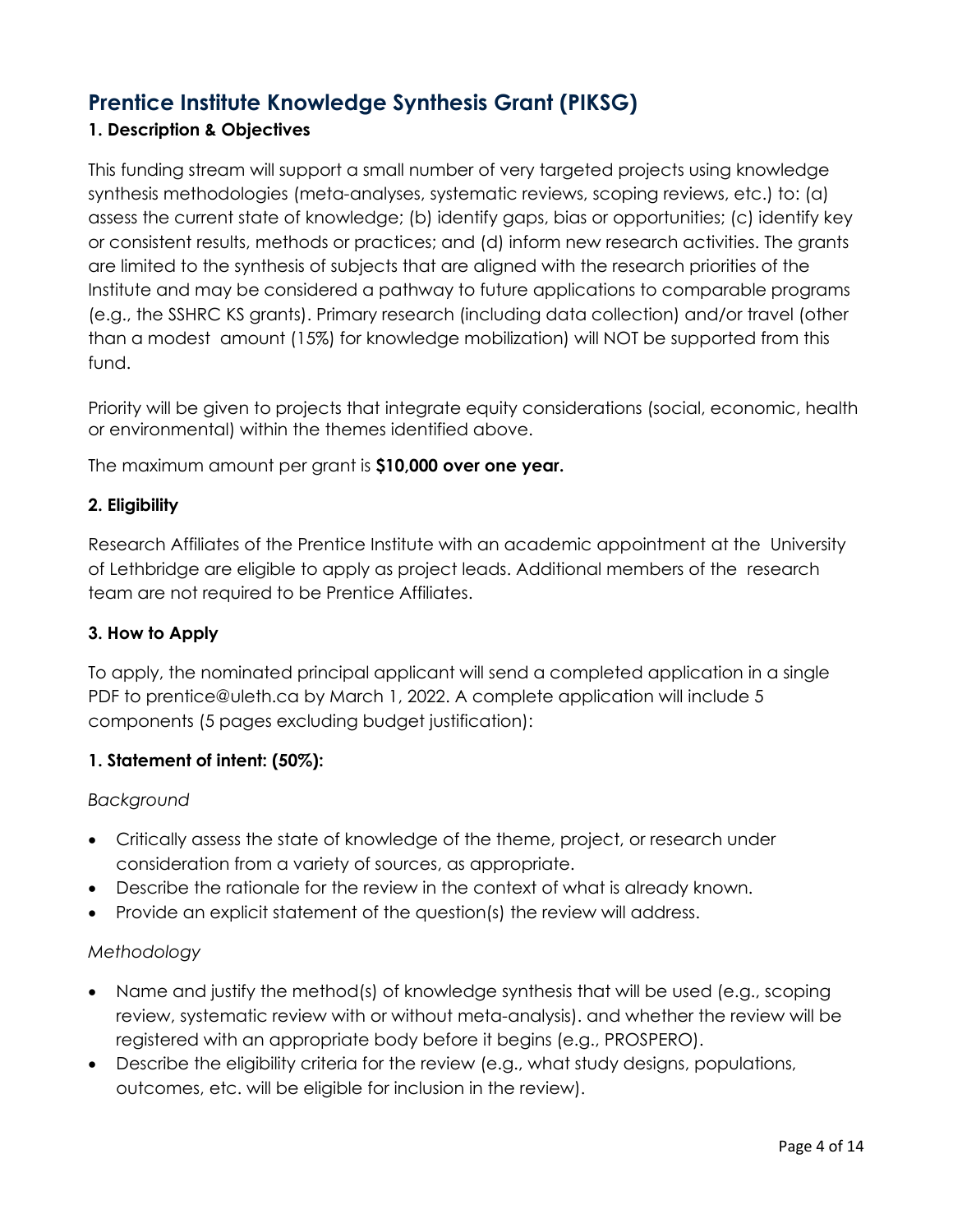- Describe the information sources that will be searched for the review (e.g., the specific academic and/or grey literature databases that will be searched).
- Describe the search strategy (providing a completed search strategy for one of the databases that will be examined is recommended in an appendix).
- Describe the mechanisms for article screening, selection, assessment and management that will be used. Note the programs that will be used to facilitate these steps where relevant (e.g., Covidence, GRADEpro).
- List and define the variables for which data will be extracted across selected articles.
- Describe methods for risk of bias assessment within individual studies if relevant.
- Describe methods for data summary and synthesis across the studies included in the review. As part of this, describe how the strength of the body of evidence will be assessed

#### *Knowledge Mobilization*

• Use effective knowledge mobilization methods to facilitate the sharing of research findings with cross-sectoral stakeholders including Indigenous rights holders where relevant.

#### **2. Alignment with the mandate of the Prentice Institute (20%):**

- Clearly state how the theme, project, or research connects to the mandate and priorities of this call.
- Describe any resources and/or participation you will share with the Institute, if applicable.

#### *Team composition*

• Please provide a brief paragraph outlining the skills and contributions of each team member.

#### **3. Team members and qualifications (if applicable) (10%)**

- Please attach an abbreviated CV (last 5 years) for all team members that emphasizes research contributions and training of students.
- Briefly describe any current funding that is directly connected to the theme, project, or research identified in the proposal, if applicable.

#### **4. Brief knowledge mobilization plan (10%)**

#### **5. Budget and budget justification (10%)**

Provide a one-page budget and budget justification. Applications must include a clear justification for each budget item. Student trainee and personnel costs must include each employee's title, the work to be performed, the estimated number of hours to be worked, and the rate of pay per hour (including 15% benefits). Rate of pay must meet at least the minimum standards set by the university. Travel costs should not usually exceed 15% of the project total, must be well justified, and include the specific purpose of the travel as it relates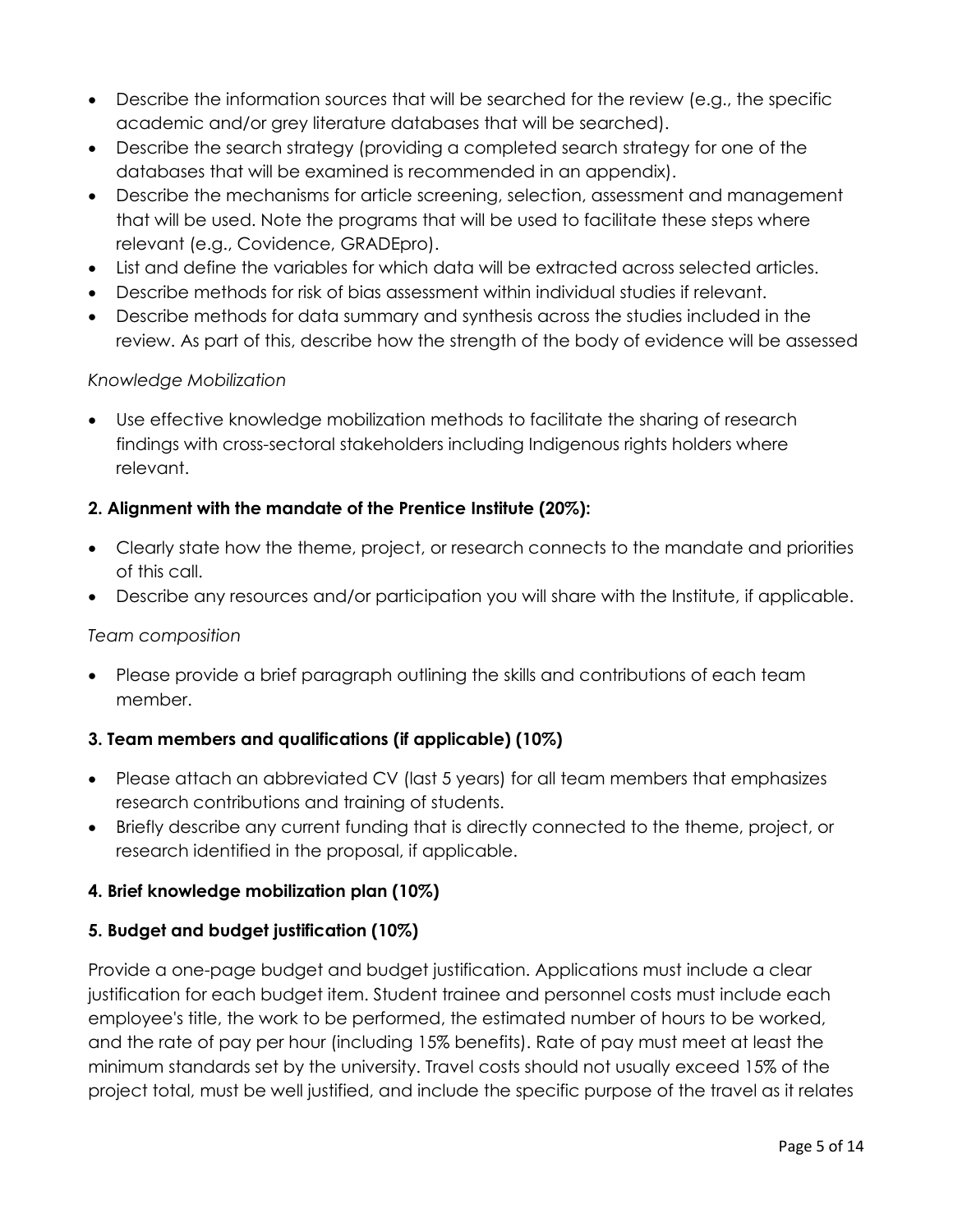to knowledge mobilization, mode of travel, cost of meals and lodging, and the number of days of the travel. Proposals that do not follow these guidelines will not qualify for review.

#### **Review Process**

Applications will be reviewed by the Prentice Institute Research Advisory Committee. Applications will be assessed based on the:

- Clear justification for the relevance and importance of the project.
- The fit of the project with the Prentice Institute mandate and areas of focus.
- Evidence of necessary expertise and qualifications (including training, experience and independence, relative to career stage.
- Project feasibility.
- Appropriateness of the budget and justification for the amount requested.
- Appropriateness and adequacy of the proposed knowledge mobilization activities to accelerate availability of high quality, real-time evidence and research data for translation of research into policy, practice, and/or clinical guidelines.

#### **Other Information**

Upon completion, successful candidates will be expected to:

- Submit an executive summary of their KS project and results (1 page).
- Submit a summary or policy brief of their KS project and results (3 pages).
- Submit a full report of their KS results (25 pages).
- Provide a presentation to the Institute and stakeholders as part of the Institute's Seminar Series (or similar).

Applications will be adjudicated by the Prentice Institute Research Advisory Committee using the weighting identified above. Successful applicants are asked to acknowledge the funding and support of the Institute in any subsequent publications, presentations or affiliated material.

#### **Questions**

Questions can be addressed to Lars Hallstrom at [prentice@uleth.ca](mailto:prentice@uleth.ca) or at (403)-330-1814.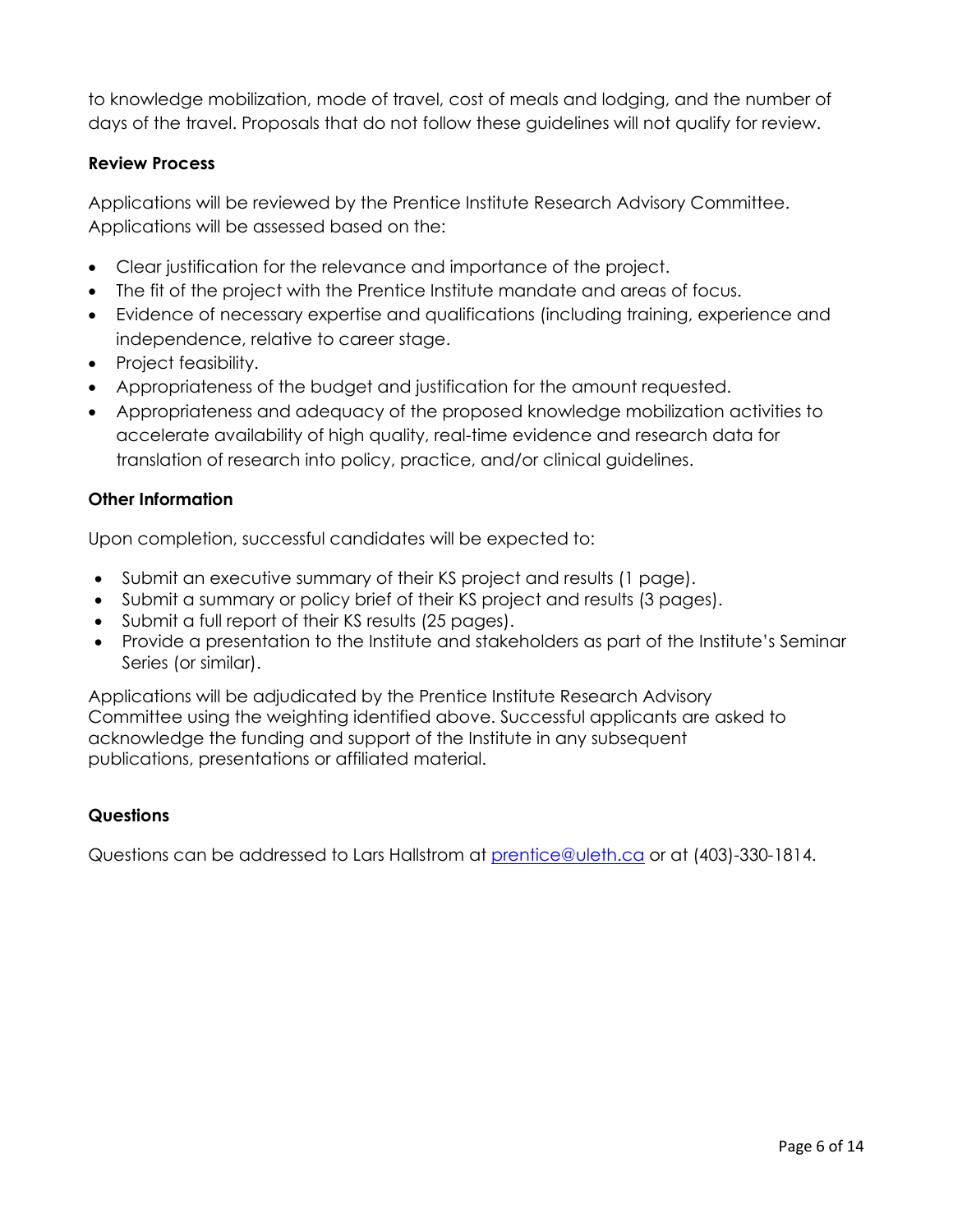## **Prentice Institute Research Seed Grant (PIRSG)**

#### **1. Description & Objectives**

This funding opportunity is part of the Prentice Institute for Global Population and Economy's set of granting awards at the University of Lethbridge. Broadly, the mandate of the Prentice Institute is to conduct and support research focused on changing human populations and the potential impacts of these changes on social, environmental, and economic factors. The Institute also conducts and supports research on long-term changes in human and economic environments, with an emphasis on the role human actions play in influencing these outcomes. From the perspective of knowledge translation, the Institute also seeks to communicate research in effective ways to communities, governments, organizations.

Within the context of this mandate, the Prentice Institute funds research projects focused on one or more of the following areas (1) Populations, (2) Economy, (3) Ecosystems, and (4) Health. The objective of the Prentice Institute Seed Grant is to foster the development of projects across institutions and organizations focused on one or more of these core areas, and that address a clear research-related knowledge gap or need.

The maximum amount per grant is **\$8,500 over one year**.

#### **2. Eligibility**

Research Affiliates of the Prentice Institute with an academic appointment at the University of Lethbridge are eligible to apply as project leads. External affiliates and collaborators are eligible for inclusion in research teams. Funding for "bench" science, extensive travel, hosting or visiting scholars is not usually considered eligible. Eligible projects may include knowledge synthesis and scoping activities, pilot or demonstration projects, partnershipbased knowledge mobilization activities, and smaller-scale research development projects.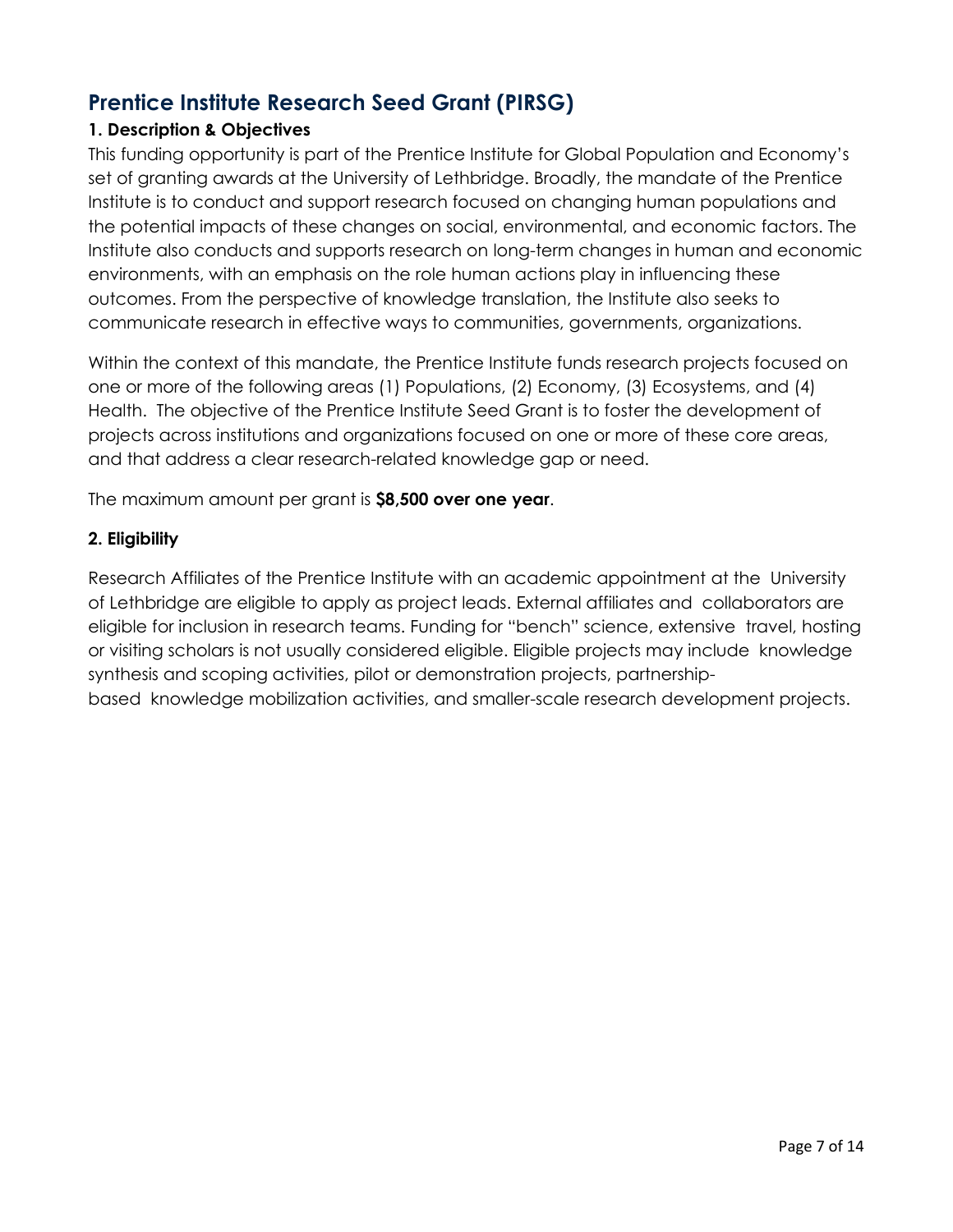#### **3. How to Apply**

To apply, the nominated principal applicant will send a completed application in a single PDF to [prentice@uleth.ca](mailto:prentice@uleth.ca) by March 1, 2022. A complete application will include the following components:

- 1. **Abstract** should include a succinct description of the research written for an intelligent reader who is relatively uninformed in the field of study. *The abstract must not exceed ½ page.*
	- Define the scope, purpose and limitations of the project.
	- Comment on the potential significance of the study to the Prentice Institute, the discipline, researcher, and/or society at large.
- 2. **Detailed Description** should describe the proposed research in a narrative style with headings for the sake of clarity. *The detailed description should be a minimum of three, and a maximum of four pages (double-spaced, 2.5 cm margins) and must address the following points:*
	- The problem or subject to be researched. Define the problem clearly and concisely, providing any background information essential to understanding the importance of the work. Include a statement of the potential significance, future use, relevance or application of the results, and an explanation of how the results will be disseminated.
	- State the hypotheses or theoretical framework. The choice of methodology, data to be collected, the structure and procedure of experiments, and analysis to be done, are all to some extent based on assumptions, theoretical considerations or hypotheses. A statement of these is essential to understanding the proposal.
	- State what is to be done (by whom--the researchers, or other personnel), how and when. For applications submitted by multiple applicants, indicate the role of each applicant in the proposed research. Set out and describe the methods and procedures that will be used (how the research will be done), and the sequence of events. Also indicate the resources required, personnel, facilities, equipment, materials and others, with emphasis on those items included in the budget.
	- Identify those potential sources of funding that might be more successfully accessed to further related research if this seed project is successful.
	- Please Include references, where appropriate (not included in page limit).

3. **Publications & Prior Research:** Provide a short CV listing each applicant's education, recent (5 years) relevant publications, and prior research activity, or attach each applicant's current SSHRC Personal Data Form.

4. **Other Funding for this Application:** Provide information regarding other granting agencies or sources from whom you have received, requested or plan to request funding for this research. Include the name of the granting agency, the status of request, and the amount requested or awarded.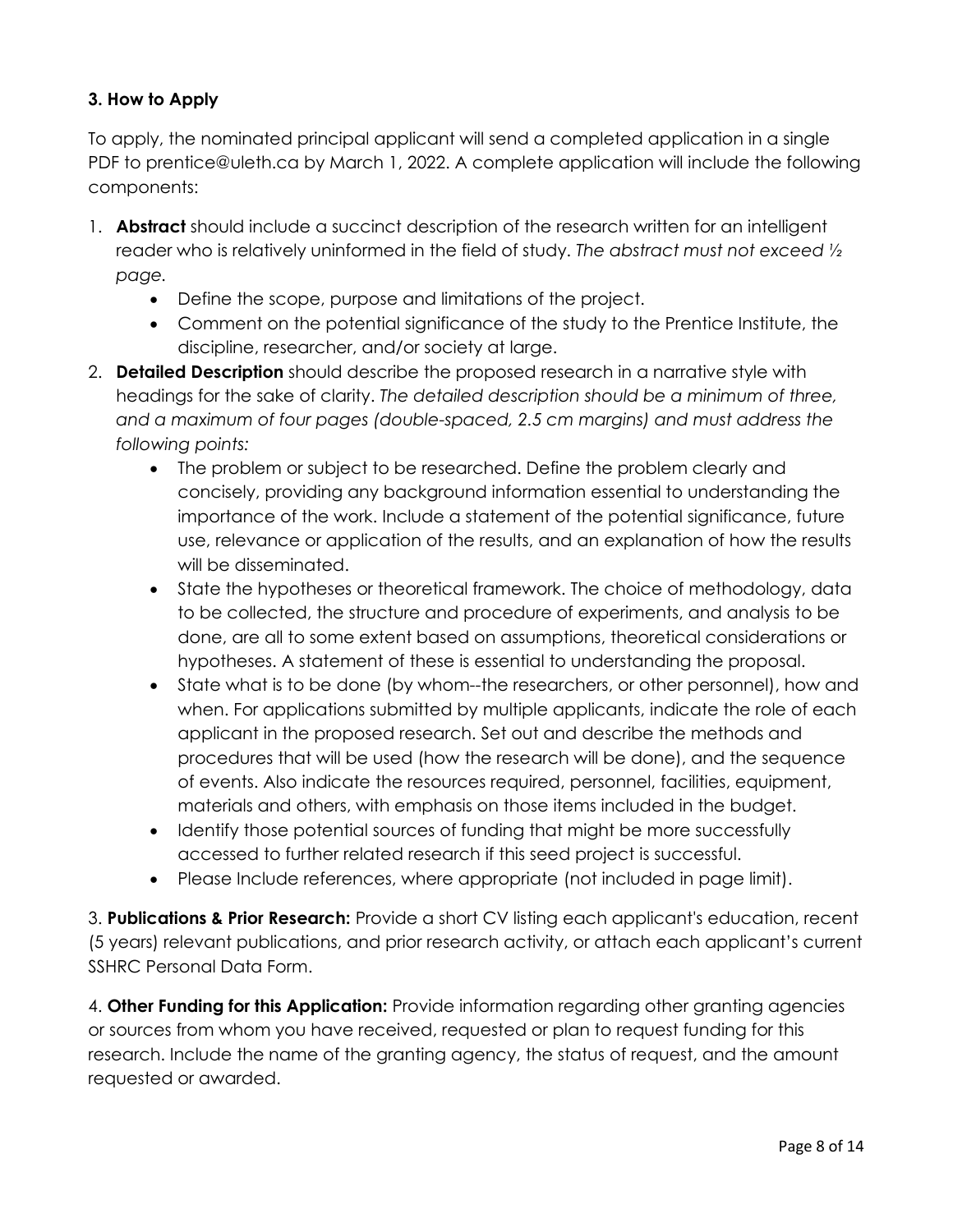5. **Budget:** Provide a budget and concise justification. Personnel costs must include each employee's title and type of work to be performed, the estimated number of hours/months to be worked, and the rate of pay per hour/month plus 12% benefits. *The budget must not exceed one page.*

• **Travel costs**, if any are to be considered, must be itemized, and include the purpose of the travel for each destination, all affiliated costs (including in-kind if applicable) and the duration of travel.

#### **Review Process**

All applications are reviewed by the Prentice Institute Research Advisory Committee.

The criteria used to evaluate applications are as follows:

- Fit with the mandate of the Prentice Institute;
- Overall merit of the research proposal;
- Originality and significance of the proposed research, including suitability of research strategies/methods, importance of the overall research program, suitability of the timetable;
- Likelihood of project developing into an externally fundable project;
- Research record of the applicant/lead researcher;
- Training of graduate students;
- Justification of the proposed budget;

#### **Other Information**

Upon completion, successful candidates will be expected to:

- 1. Submit an executive summary (1 page).
- 2. Submit a summary of the project (3 pages).
- 3. Submit a full report of the project.

#### **Use of Funds:**

- A grant may be used to pay for research assistants, but neither a grantee nor a member of the grantee's family may receive remuneration.
- A grant may be used to pay for travel directly related to research, including travel by research assistants in the performance of their assigned duties.
- Other items necessary for research may be considered for funding at the discretion of the Prentice Institute Research Advisory Committee.
- Research projects requesting retroactive funding, extensive travel, or for teaching development will not be considered.

#### **Questions**

Questions can be addressed to Lars Hallstrom at [prentice@uleth.ca](mailto:prentice@uleth.ca) or at (403)-330-1814.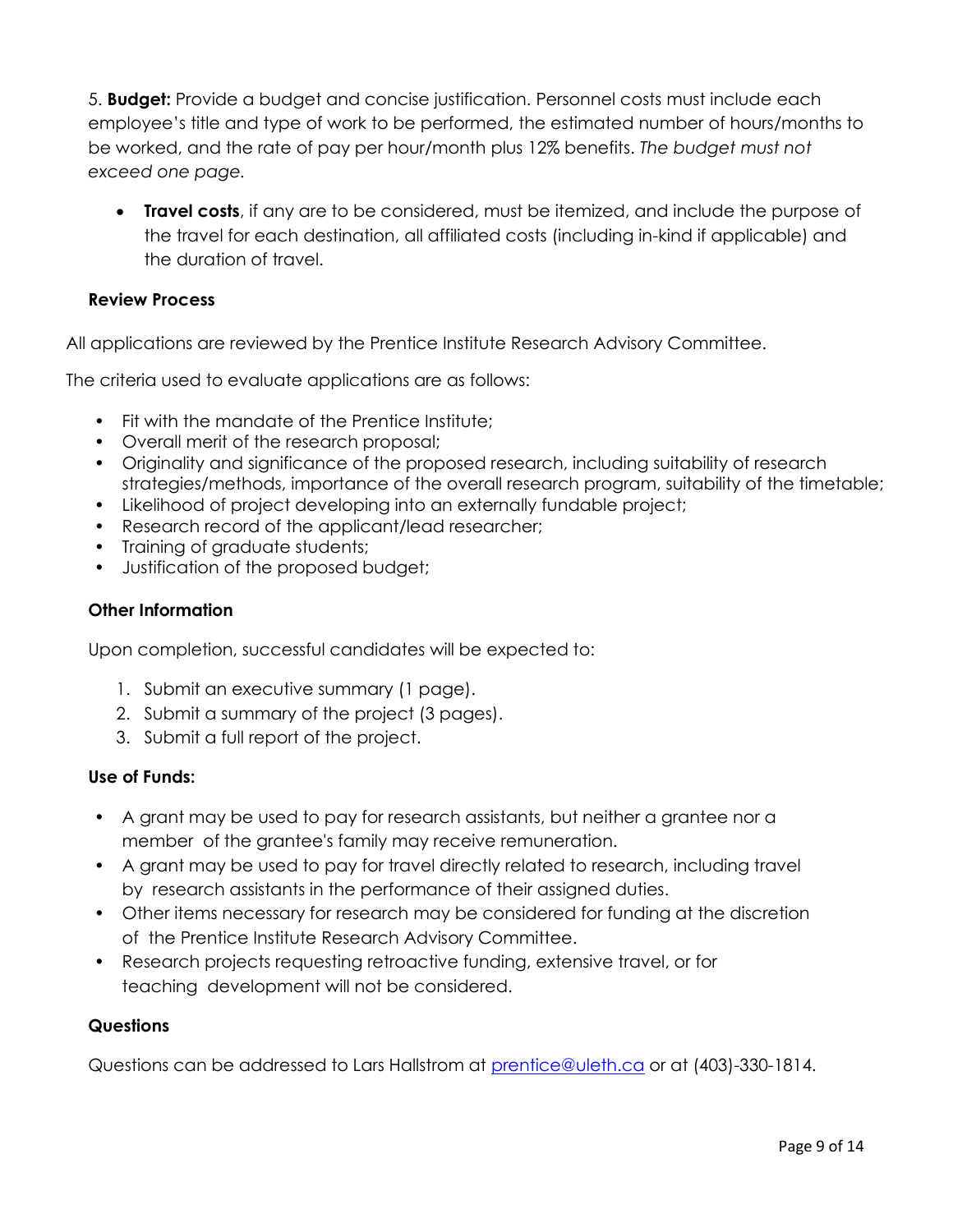## **Prentice Institute Research Affiliate Fund (PIRAF)**

#### **1. Description & Objectives**

This funding opportunity is part of the Prentice Institute for Global Population and Economy's set of granting awards at the University of Lethbridge. Broadly, the mandate of the Prentice Institute is to conduct and support research focused on changing human populations and the potential impacts of these changes on social, environmental, and economic factors. The Institute also conducts and supports research on long-term changes in human and economic environments, with an emphasis on the role human actions play in influencing these outcomes. From the perspective of knowledge translation, the Institute also seeks to communicate research in effective ways to communities, governments, organizations.

Within the context of this mandate, the Prentice Institute funds research projects focused on one or more of the following areas (1) Populations, (2) Economy, (3) Ecosystems, and (4) Health. The objective of the Prentice Institute Research Affiliate Fund is to foster the development of projects across institutions and organizations focused on one or more of these core areas, and that address a clear research-related knowledge gap or need.

The maximum amount per grant is **\$20,000 over two years**. In exceptional cases and with detailed justification, funding of up to \$30,000 may be available for this round of projects only, subject to availability of funds and review.

#### **2. Eligibility**

Research Affiliates of the Prentice Institute with an academic appointment at the University of Lethbridge are eligible to apply as project leads. Additional members of the research team are not required to be Prentice Affiliates. To determine if you are eligible to become a Prentice Affiliate, and to apply, please contact [prentice@uleth.ca.](mailto:prentice@uleth.ca) Projects must be directly related to the Prentice mandate to be considered for funding.

Funding for "bench" science, travel, events, hosting or visiting scholars is not usually considered eligible.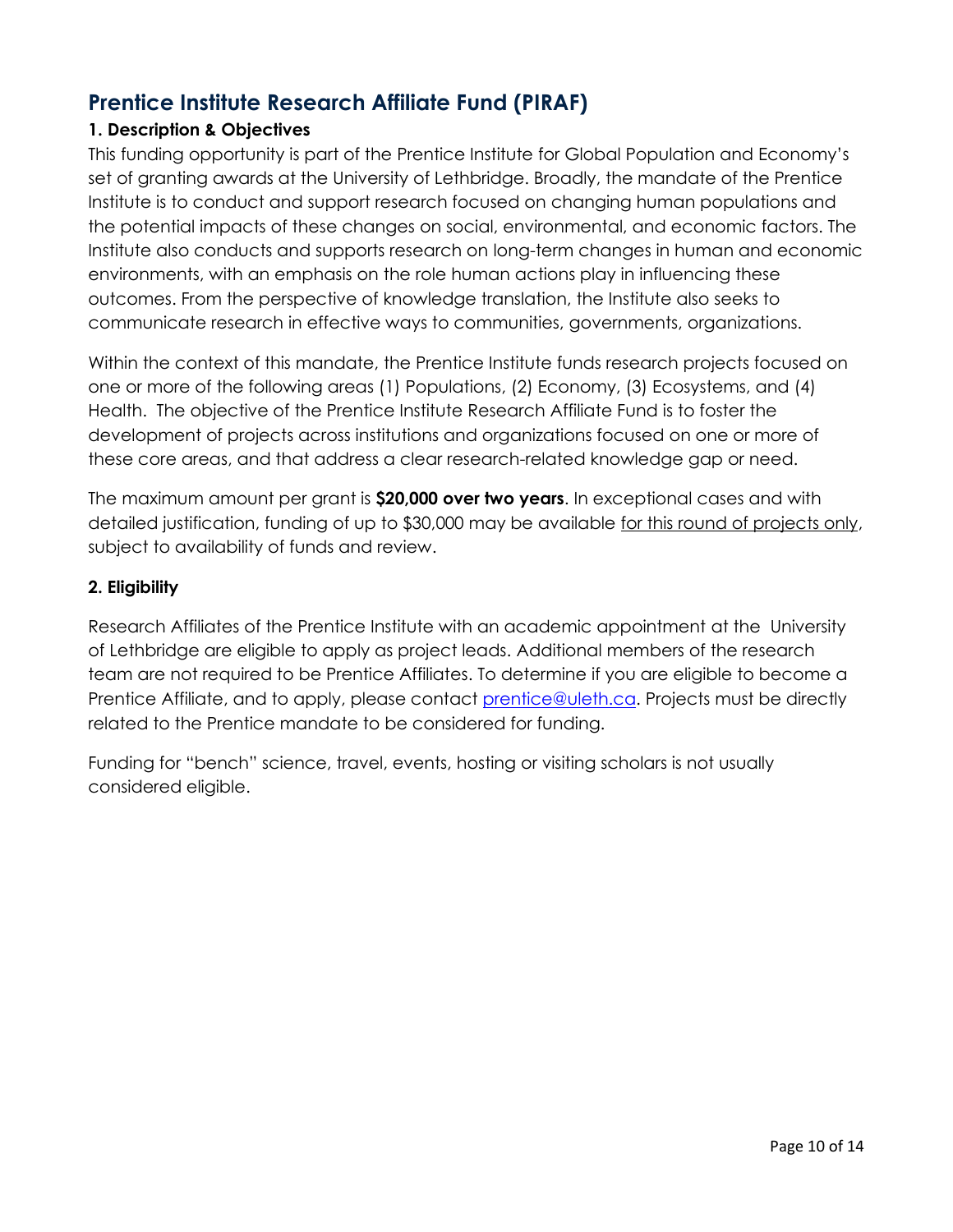#### **3. How to Apply**

To apply, the nominated principal applicant will send a completed application in a single PDF to [prentice@uleth.ca](mailto:prentice@uleth.ca) by March 1, 2022. A complete application will include the following components:

- 1. A **Research Summary** (maximum 1 page) that provides a succinct description of the research written for an intelligent reader who may not be an expert in the field of study. The research summary must include the following subsections:
	- Background and objectives
	- Prentice Institute Mandate fit and rationale
	- Methods
	- Team and feasibility
	- Potential impact
- 2. A (four-page) **Detailed Description** that describes the proposed research in a narrative style with headings for clarity, with the following sections:
	- **Background:** The problem or subject to be researched. Define the problem clearly and concisely, providing any background information essential to understanding the importance of the work (and the proposed theoretical framework if relevant).
	- **Objectives**: State the research questions, study objectives, or hypotheses.
	- **Prentice Institute Mandate Fit**: Describe how the project fits with the Prentice Institute Mandate.
	- **Methods**: Describe the study methods including how data will be collected, from whom, how ethics approval and informed consent will be obtained if relevant, the measures that will be used, and the analysis strategy for data collected.
	- **Limitations**: Describe potential study limitations, and how they will be addressed or minimized.
	- **Team and feasibility**: Describe the expertise/experience on the team related to the topic area. Describe who will conduct the various research tasks outlined in the Methods and when (a project timeline or gantt chart is recommended). Discuss the feasibility of completing the project tasks within the timeline specified.
	- **Trainees**: Explain how student trainees may be employed on the project at the undergraduate or graduate level, and how they may benefit from their work on the project.
	- **Knowledge Mobilization**: Describe the knowledge mobilization strategy.
	- **Potential impact**: Describe potential study impacts, future use, relevance, or application of the results, including the gap the findings may address in your field of study.

3. **CV:** Submit a short CV (or common CV) for each applicant that lists: (1) education, (2) publications in the past 5 years (accepted, in print, or published only), and (3) funded research studies in the past 5 years.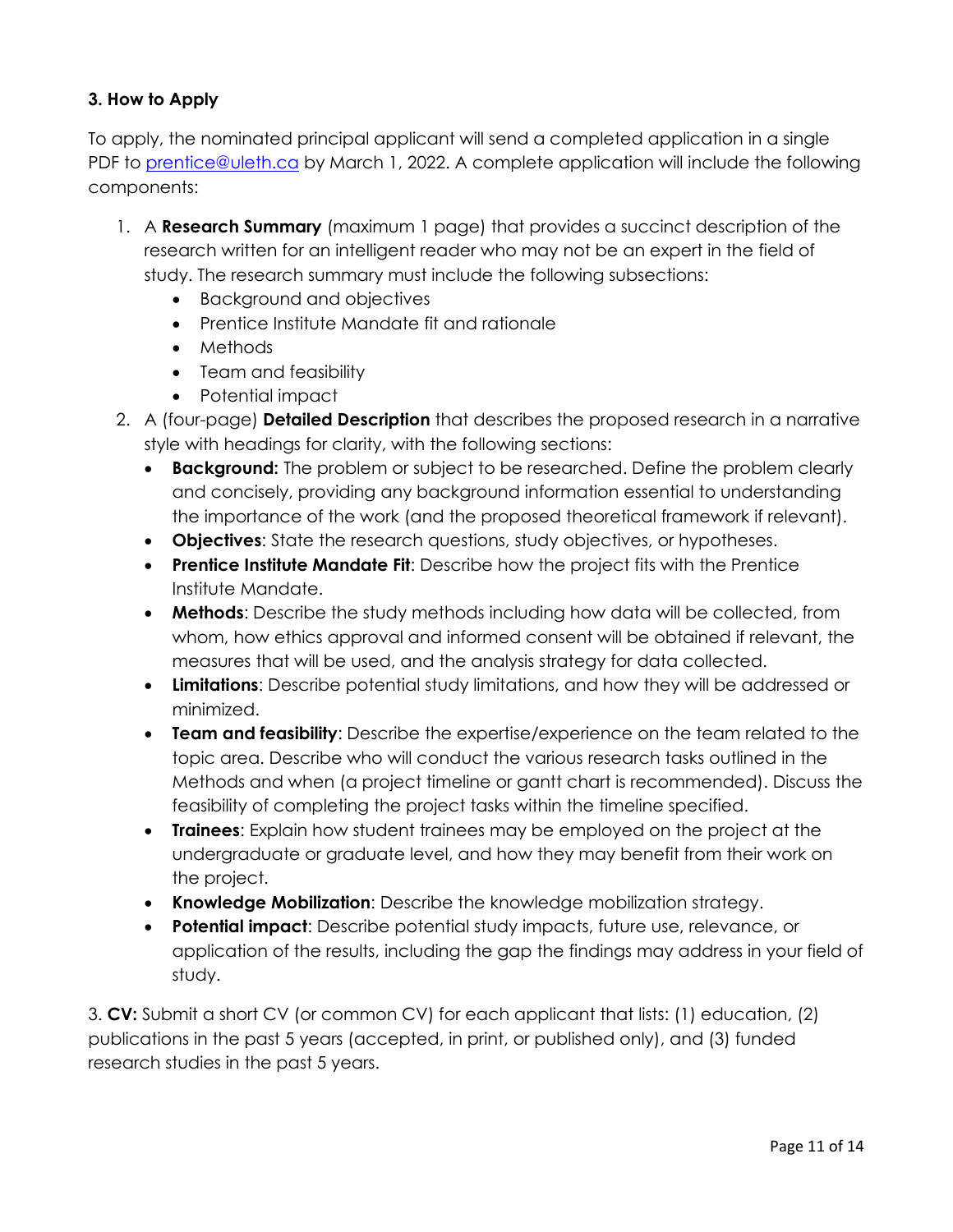4. **Budget**: Provide a (maximum) one-page budget, and a separate one-page budget justification. Applications must include a clear justification for each budget item. Student trainee and personnel costs must include each employee's title, the work to be performed, the estimated number of hours to be worked, and the rate of pay per hour (including 15% benefits). Rate of pay must meet at least the minimum standards set by the university. Travel costs must be well justified and include the specific purpose of the travel as it relates to the research project or its dissemination, mode of travel, cost of meals and lodging, and the number of days of the travel. Travel costs will evaluated to ensure project relevance and the quality of the justification for the travel. Projects with budgets that are primarily travel would be better suited to other funding sources.

#### **Review Process**

Applications will be reviewed by the Prentice Institute Research Advisory Committee. Applications will be assessed based on the:

- Clear justification for the relevance and importance of the project, including the knowledge gap it seeks to address.
- The fit of the project with the Prentice Institute mandate and areas of focus.
- Evidence that the team has the necessary expertise and qualifications (including training, experience and independence, relative to career stage) in the proposed areas of research and with the proposed methodology/ies to achieve the research objectives.
- Project feasibility.
- Appropriateness of the budget and justification for the amount requested.
- Appropriateness and adequacy of the proposed knowledge mobilization activities to accelerate availability of high quality, real-time evidence and research data for translation of research into policy, practice, and/or clinical guidelines.

#### **Other Information**

Upon completion, successful candidates will be expected to:

- 1. Submit an executive summary (1 page).
- 2. Submit a summary of the project (3 pages).
- 3. Submit a full report of the project.

#### **Use of Funds:**

Funds may be used to pay for research assistants and student trainees, but neither a researcher nor a member of the researcher's family may receive remuneration. The research fund may be used to pay for travel directly related to research, including travel by research assistants in the performance of their assigned duties. Projects with budgets that are primarily travel would be better suited to other funding sources.

**Questions** can be addressed to Lars Hallstrom at [prentice@uleth.ca](file:///C:/Users/lars.hallstrom/Downloads/prentice@uleth.ca) or at (403)-330-1814.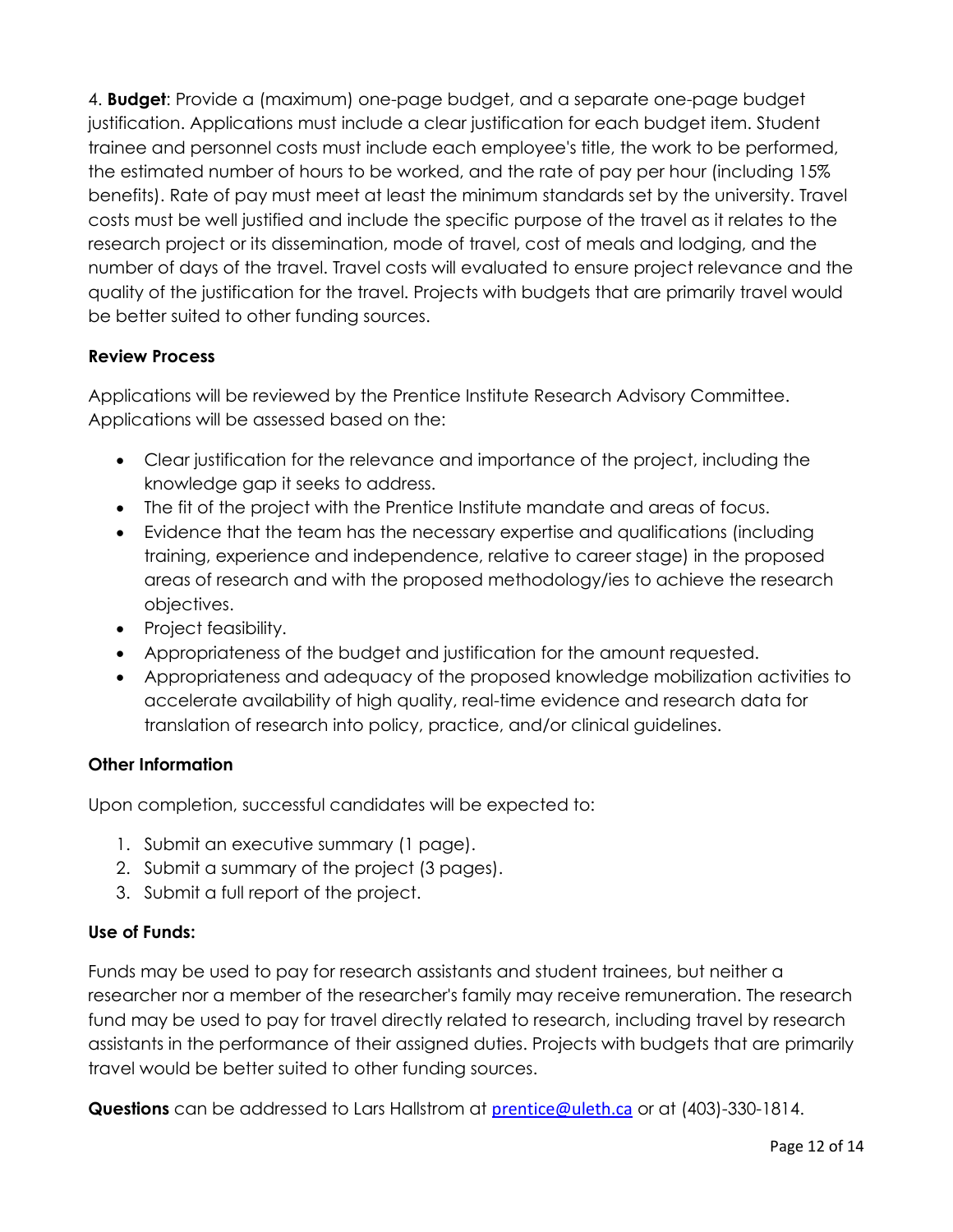## **Conditions of the Awards**

Funds may be used to pay for research assistants and student trainees, but neither a researcher nor a member of the researcher's family may receive remuneration. The research fund may be used to pay for travel directly related to research, including travel by research assistants in the performance of their assigned duties. Extensive travel costs (50% of more of the award) must be clearly justified (and may require re-submission or re-assessment).

Grant funds may be used only for the project and purposes described in the application, subject to any special conditions given in the Request for New Fund form. Special conditions may include human subject research approval, expenditure limitations, etc. – the management of all funds is expected to be compliant with the Tri-Agency Guide on Financial Administration.

Expenses: Expenditures may be made only for those cost elements identified in the application or as limited in the Request for New Fund form. Minor transfers of funds from one budget category to another may be permitted. Major transfers or the use of funds for a previously unspecified expense or a new budget item requires prior approval by the Prentice Institute.

Term: The usual term of an award is twelve to eighteen months or less, in accordance with the applicant's request. Requests for extensions should be submitted to the Research Advisory Committee. The total term, including any extension, may not normally exceed twenty-four months.

Reports: A final report on the work funded by the Prentice Institute must be submitted within six months of the termination date.

Acknowledgment: The Prentice Institute must be named in any grant submission and be acknowledged in all research outputs.

Equipment & Library Acquisitions: Equipment or library materials such as books, journals, reports, microfilm, etc., acquired with grant funds are the property of the Institute. Upon completion of the project, these items are to be transferred to the control of the applicant's Department or the Institute, or University Library, or to some other Department or unit within the University.

Personnel: Personnel employed with grant funds are not regular University employees and are not covered by the provisions of the collective agreement with support staff.

If ethics approval is required, confirmation of ethics approval must be submitted to the Institute [\(prentice@uleth.ca\)](file:///C:/Users/lars.hallstrom/Downloads/prentice@uleth.ca) and the Office of Research Services within 90 days (3 months) of the date of award. Failure to do so could result in a reduction or loss of the awarded amount. Any grant that has not been initiated within 6 months of the date of award will be returned to the Institute.